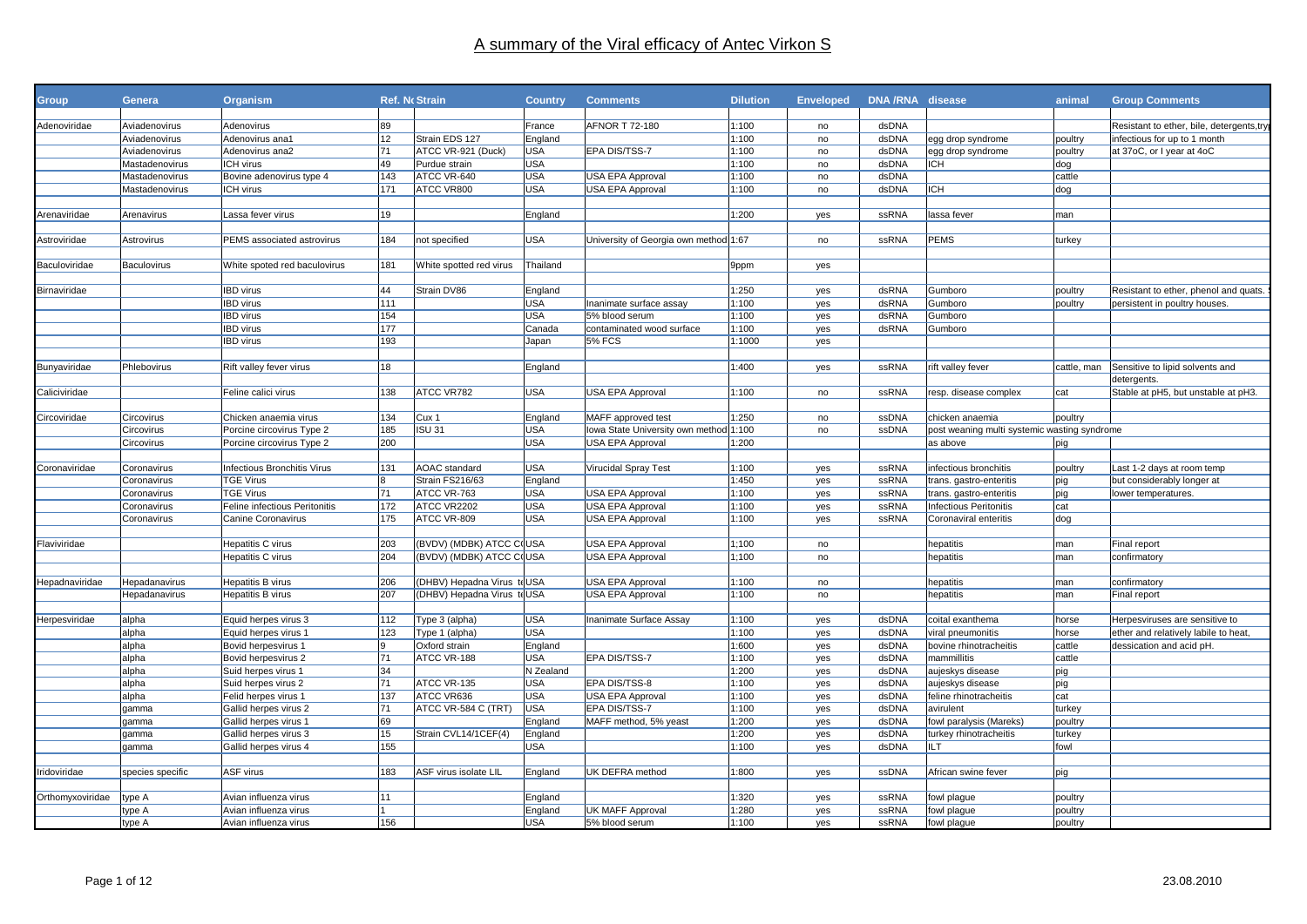| <b>Group</b>    | Genera              | Organism                                 |     | <b>Ref. No Strain</b> | <b>Country</b> | <b>Comments</b>                | <b>Dilution</b> | <b>Enveloped</b> | DNA/RNA disease |                         | animal       | <b>Group Comments</b>                   |
|-----------------|---------------------|------------------------------------------|-----|-----------------------|----------------|--------------------------------|-----------------|------------------|-----------------|-------------------------|--------------|-----------------------------------------|
|                 | type A              | Equine influenza virus                   | 128 | <b>ATCC VR-2070</b>   | <b>USA</b>     | EPA DIS/TSS-7                  | 1:100           | yes              | <b>ssRNA</b>    | equine influenza        | horse        |                                         |
|                 | type A              | Avian influenza virus                    | 218 |                       | China          | H5N1 strain                    | :800            | yes              | ssRNA           | fowl plague             | poultry      |                                         |
|                 | type A              | Avian influenza virus                    | 218 |                       | China          | H9N2 strain                    | 1:1000          | yes              | ssRNA           | fowl plague             | poultry      |                                         |
|                 |                     |                                          |     |                       |                |                                |                 |                  |                 |                         |              |                                         |
|                 | Isavirus            | Infectious salmon anemiavirus            | 187 |                       | Canada         |                                | :200            |                  |                 | isav                    | salmon       |                                         |
|                 | Isavirus            | Infectious salmon anemiavirus            | 188 |                       | Canada         |                                | 1:100           |                  |                 | isav                    | salmon       |                                         |
|                 |                     |                                          |     |                       |                |                                |                 |                  |                 |                         |              |                                         |
| Papovaviridae   | Pappiloma viruses   | Bovine polyoma virus                     |     |                       | England        |                                | 1:100           | no               | dsDNA           | papillomatosis          | cattle       | These are resistant viruses,            |
|                 |                     | SV40 Virus (simian)                      | 110 | ATCC VR-305           | <b>USA</b>     | Inanimate surface assav        | 1:100           | no               | dsDNA           | tumours                 | monkev       |                                         |
|                 | Pappiloma viruses   |                                          |     |                       |                |                                |                 |                  |                 |                         |              | comparable to parvoviridae.             |
| Paramyxoviridae | Avian paramyxovirus | Avian paramyxovirus 1                    |     |                       | England        | <b>UK MAFF Approval</b>        | 1:280           | yes              | <b>ssRNA</b>    | Newcastle disease       | poultry      | These viruses are relatively heat labil |
|                 | Avian paramyxovirus | Avian paramyxovirus 1                    | 153 |                       | <b>USA</b>     | 5% horse serum                 | 1:100           | yes              | ssRNA           | Newcastle disease       | poultry      |                                         |
|                 | Avian paramyxovirus | Avian paramyxovirus 1                    | 177 |                       | Canada         | contaminated wood              | 1:100           | yes              | ssRNA           | Newcastle disease       | poultry      |                                         |
|                 |                     | Parainfluenza virus                      | 71  | ATCC VR-281           | <b>USA</b>     | EPA DIS/TSS-7                  | 1:100           | yes              | ssRNA           | no serotype             | poultry      |                                         |
|                 | Paramyxovirus       | parainfluenza 5                          | 173 | ATCC VR666            | <b>USA</b>     | USA EPA Approval               | 1:100           | yes              | ssRNA           | kennel cough            | dog          |                                         |
|                 |                     | Newcastle Disease Virus                  | 193 |                       | Japan          | <b>5% FCS</b>                  | 1:500           |                  |                 |                         | poultry      |                                         |
|                 | Paramyxovirus       | Newcastle Disease Virus                  | 218 |                       | China          | F48E9 strain                   | :1500           |                  |                 |                         | poultry      |                                         |
|                 |                     |                                          |     |                       |                |                                |                 |                  |                 |                         |              |                                         |
| Parvoviridae    |                     | Canine parvovirus                        | 34  |                       | N Zealand      |                                | 1:50            | no               | ssDNA           | parvoviral enteritis    | dog          | These are resistant to heat, lipid solv |
|                 |                     | Canine parvovirus                        | 49  | Cornell strain        | <b>USA</b>     |                                | 1:100           | no               | ssDNA           | parvoviral enteritis    | dog          | are stable between pH 3-9 and           |
|                 |                     | Parvovirus                               | 71  | ATCC VR-742           | <b>USA</b>     | EPA DIS/TSS-7                  | 1:100           | no               | ssDNA           | no serotype             |              | may remain viable in formites           |
|                 |                     | Feline parvovirus                        | 136 | ATCC VR648            | <b>USA</b>     | EPA DIS/TSS-8                  | 1:100           | no               | ssDNA           | feline panleucopenia    | cat          | for several years.                      |
|                 |                     | Canine parvovirus                        | 174 | ATCC VR2017           | <b>USA</b>     | USA EPA Approval               | 1:100           | no               | ssDNA           | parvoviral enteritis    | dog          |                                         |
|                 |                     | Aleutian Disease Virus                   | 178 |                       | Holland        | Immune complex formation       | 1:50            | no               | ssDNA           | Aleutian disease        | mink         |                                         |
|                 |                     | Mouse parvovirus                         | 199 | ATCC VR-1346          | <b>USA</b>     | Strain prototype               | 1:100           |                  |                 |                         | mice         |                                         |
|                 |                     |                                          |     |                       |                |                                |                 |                  |                 |                         |              |                                         |
| Picornaviridae  | Apthovirus          | Foot and mouth disease virus             |     |                       | England        |                                | 1:1300          | no               | ssRNA           | foot & mouth disease    | all - (see*) | Resistant to lipid solvents, detergents |
|                 | Enterovirus         | Swine enterovirus                        |     |                       | England        |                                | :200            | no               | ssRNA           | swine vesicular disease | piq          | survive well in the external            |
|                 | Enterovirus         | Porcine enterovirus 1                    | 147 | AFNOR T 72-171        | France         |                                | 1:100           | no               | ssRNA           | Teschen Talfan disease  | pig          | environment. They are relatively resis  |
|                 | Enterovirus         | Polio virus                              | 89  | Sabin strain          | France         | AFNOR T 72 - 180               | 1:100           | no               | ssRNA           | poliomyelitis           | man          | foot & mouth disease affects all clov   |
|                 | Enterovirus         | Foot and mouth disease virus             | 193 |                       | Japan          |                                | 1:2000          |                  |                 |                         |              |                                         |
|                 | Enterovirus         | ECBO virus                               | 223 | ATCC VR-248           | Germany        | EN14675                        | 1:100 / 1:33    |                  |                 |                         |              |                                         |
|                 |                     | Hepatitis A virus                        | 205 | (HAV) FRhK-4 cells    | <b>USA</b>     | USA EPA Approval               | 1:100           | no               |                 | hepatitis               | man          | final no confirmatory required          |
|                 |                     |                                          |     |                       |                |                                |                 |                  |                 |                         |              |                                         |
| Poxviridae      | Parapox virus       | Bovine pseudocowpox virus                |     |                       | England        |                                | 1:300           | yes              | dsDNA           | pseudocowpox            | cattle       | Para- capri- and lepropox viruses are   |
|                 | Avipox              | Avian Poxvirus                           | 177 |                       | Canada         | Contaminated wood              | 1:100           | yes              | dsDNA           |                         |              | resistant to temperature change, all po |
|                 |                     |                                          |     |                       |                |                                |                 |                  |                 |                         |              | particulalry in dry conditions.         |
|                 |                     |                                          |     |                       |                |                                |                 |                  |                 |                         |              |                                         |
| Reoviridae      | Reovirus            | Avian reovirus                           | 20  |                       | England        |                                | 1:200           | no               | dsDNA           | tenosynovitis           | poultry      | Reoviruses persist in the               |
|                 | Reovirus            | Avian reovirus                           | 177 |                       | Canada         | contaminated wood surface      | 1:100           | no               | dsDNA           | tenosynovitis           | poultry      | environment unless it is                |
|                 | Rotavirus           | Rotavirus                                | 87  | 5A-II                 | Russia         | Monkey strain                  | 1:250           | no               | dsRNA           | rotaviral enteritis     | cattle       | disinfected.                            |
|                 | Rotavirus           | Rotavirus                                | 87  | Human strain          | Russia         |                                | 1:200           | no               | dsRNA           | rotaviral enteritis     | pig          |                                         |
|                 | Rotavirus           | Calf rotavirus                           | 71  | ATCC VR 452           | <b>USA</b>     | EPA DIS/TSS-7                  | 1:100           | no               | dsRNA           | rotaviral enteritis     | cattle       |                                         |
|                 |                     |                                          |     |                       |                |                                |                 |                  |                 |                         |              |                                         |
| Retroviridae    | Lentivirus          | <b>HIV</b>                               | 127 | Type 1                | <b>USA</b>     | <b>Inanimate Surface Assay</b> | 1:100           | yes              | ssRNA           | AIDS                    | man          |                                         |
|                 | Lentivirus          | Maedi and visna virus                    |     | K184 strain           | England        |                                | 1:1400          | yes              | ssRNA           | wasting / dyspnoea      | sheep        |                                         |
|                 | Oncovirus           | Avian leucosis virus                     | 176 | Strain J              | England        | UK Yeast Method                | 1:200           | yes              | ssRNA           | Myeloid leucosis        | poultry      |                                         |
|                 |                     |                                          |     |                       |                |                                |                 |                  |                 |                         |              |                                         |
| Rhabdoviridae   | Lyssavirus          | Rabies virus                             | 16  | <b>CBS</b> Strain     | England        |                                | 1:600           | yes              | ssRNA           | viral encephalomyelitis | dog/man      | Viruses are sensitive to light, but     |
|                 |                     | Snakehead rhabdovirus                    | 80  | Strain 19             | Scotland       |                                | :500            | yes              | ssRNA           |                         | fish         | survive well in dark places.            |
|                 |                     | Snakehead rhabdovirus                    | 80  | Ban Pako strain       | Scotland       |                                | :500            | yes              | ssRNA           |                         | fish         |                                         |
|                 |                     |                                          |     |                       |                |                                |                 |                  |                 |                         |              |                                         |
| ogaviridae      | Arterivirus         | Lelystad virus                           | 81  |                       | England        | <b>UK Yeast Method</b>         | 1:700           | yes              | ssRNA           | porcine blue ear / PRRS | pig          | Alpha- and flaviviruses are unstable a  |
|                 |                     | Porcine Respiratory & Reproductive §208  |     | <b>PRRS</b>           | <b>USA</b>     | USA EPA Approval               | 1:250           |                  |                 |                         | pig          |                                         |
|                 |                     | Porcine Respiratory & Reproductive \$208 |     | <b>PRRS</b>           | <b>USA</b>     | USA EPA Approval               | 1:500           |                  |                 |                         |              |                                         |
|                 |                     |                                          |     |                       |                |                                |                 |                  |                 |                         | pig          |                                         |
|                 |                     |                                          |     |                       |                |                                |                 |                  |                 |                         |              |                                         |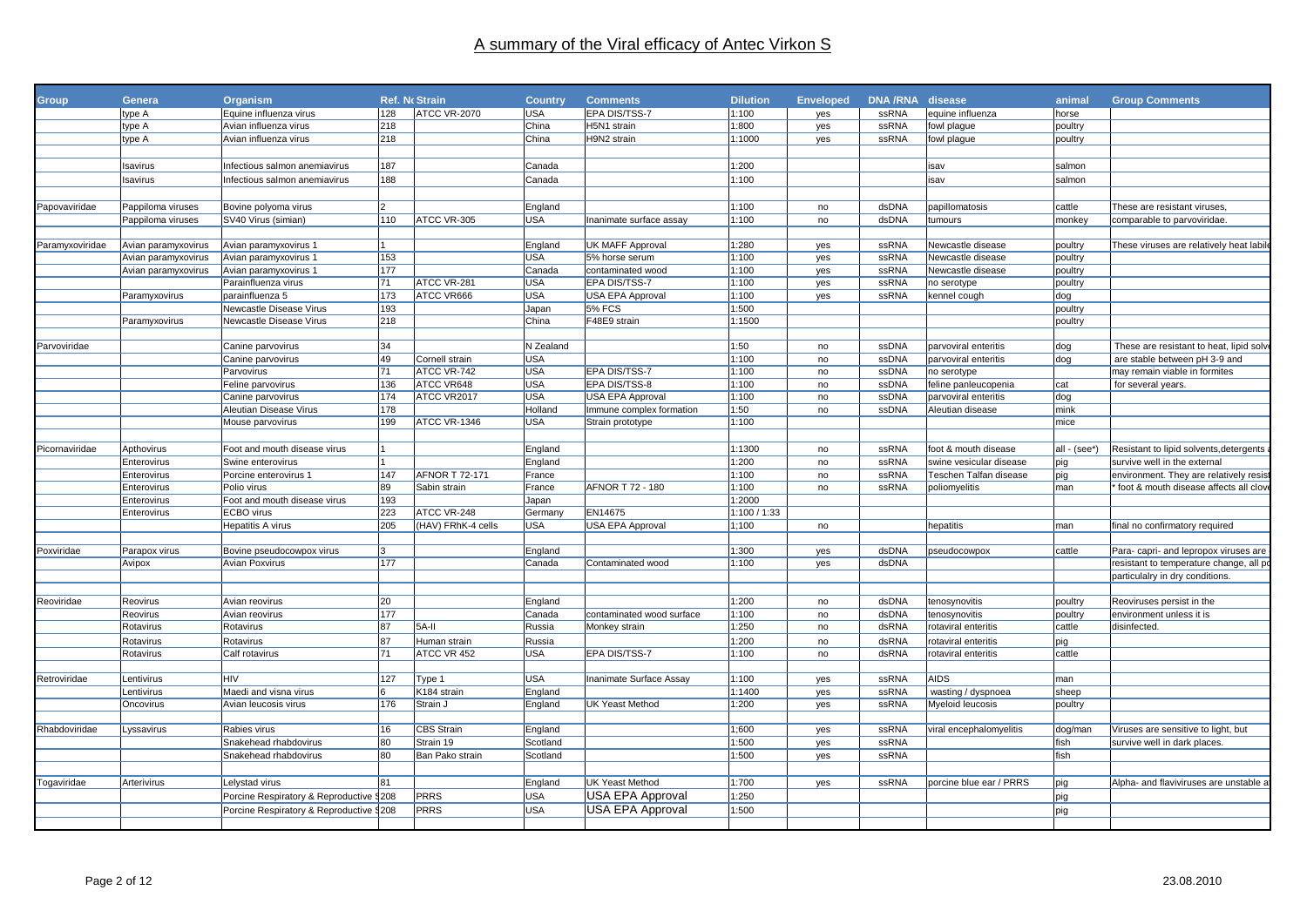| Group        | Genera     | <b>Organism</b>                    |     | <b>Ref. No Strain</b> | Country    | <b>Comments</b>          | <b>Dilution</b> | Enveloped DNA/RNA disease |       |                       | animal | <b>Group Comments</b> |
|--------------|------------|------------------------------------|-----|-----------------------|------------|--------------------------|-----------------|---------------------------|-------|-----------------------|--------|-----------------------|
| Togaviridae  | Pestivirus | Bovine viral diarrhoea virus       | 71  | ATCC VR 534           | <b>USA</b> | <b>EPA DIS/TSS-7</b>     | 1:100           | yes                       | ssRNA | viral diahorrea       | cattle |                       |
|              | Pestivirus | Equine arteritis virus             | 10  | Bucyrus strain        | England    |                          | 1:350           | yes                       | ssRNA | viral arteritis       | horse  |                       |
|              | Pestivirus | Equine arteritis virus             |     | ATCC VR-796           | <b>USA</b> | DIS/TSS-7                | 1:100           | yes                       | ssRNA | viral arteritis       | horse  |                       |
|              | Pestivirus | <b>Classical Swine Fever Virus</b> | 170 |                       | England    | UK yeast method          | 1:150           | ves                       | ssRNA | classical swine fever |        |                       |
|              |            | Bovine viral diarrhoea virus       | 193 |                       | Japan      | <b>5% FCS</b>            | 1:500           |                           |       |                       |        |                       |
|              |            |                                    |     |                       |            |                          |                 |                           |       |                       |        |                       |
| Unclassified |            | Infectious pancreatic necrosis     | 66  |                       | Norway     | Clean & Dirty Conditions | 1:100           | ves                       | dsRNA | <b>IIPN</b>           | fish   |                       |
|              |            | Infectious pancreatic necrosis     | 217 | prEN14675             |            |                          | 1:200           |                           |       | lipn                  | fish   | 30mins 4 C            |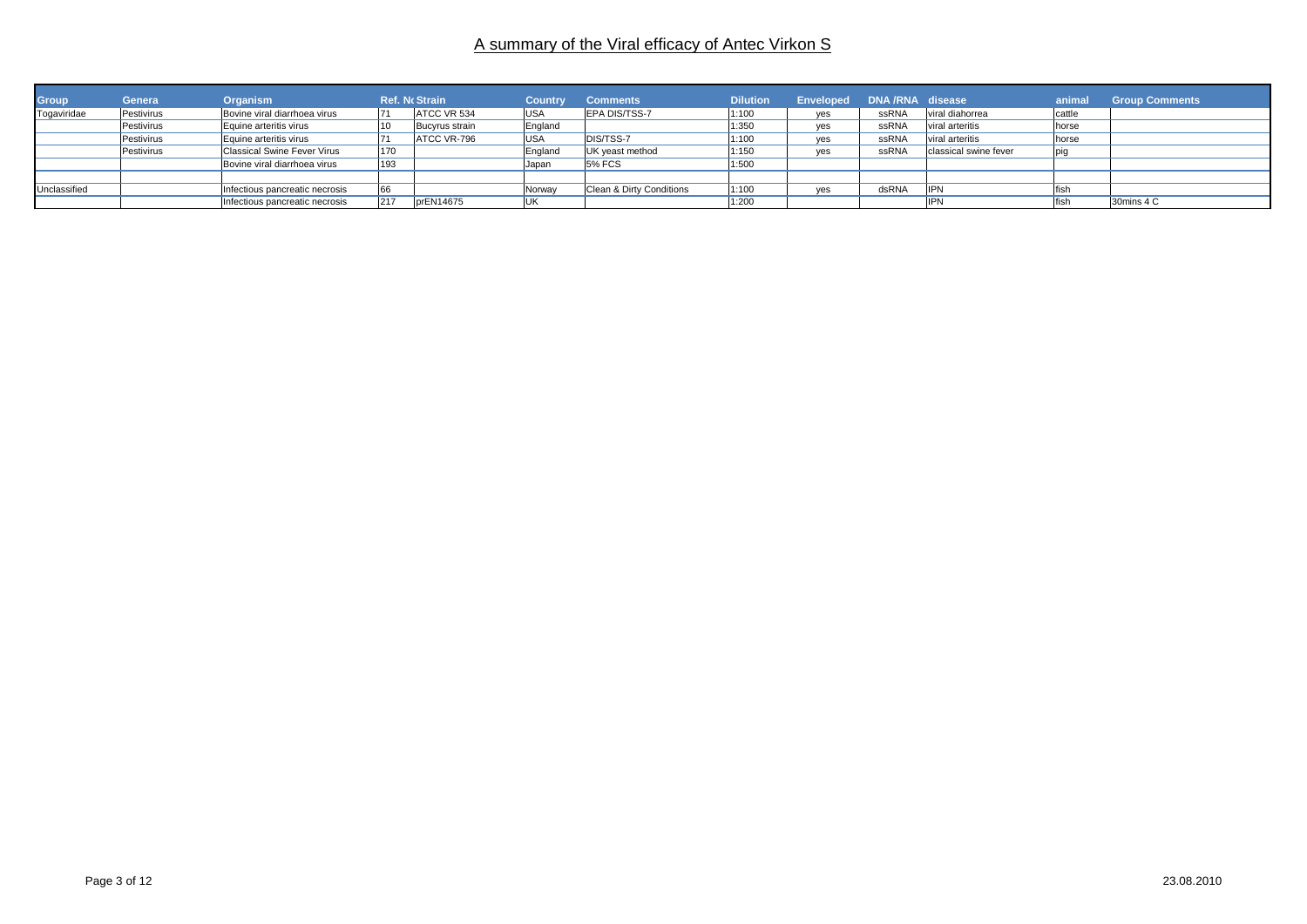| <b>Organism</b>                   |     | <b>Ref. No Dilution</b> | <b>Strain</b>        |            | <b>Country Comments</b>       | Gram    | O <sub>2</sub> Status disease |                     | animal |
|-----------------------------------|-----|-------------------------|----------------------|------------|-------------------------------|---------|-------------------------------|---------------------|--------|
| Actinobacillus pleuropneumoniae   | 29  | 1:200                   |                      | England    |                               | G-      | fac an                        | pneumonia           | pig    |
| Actinobacillus pleuropneumoniae   | 144 | 1:100                   | <b>ATCC 43336</b>    | <b>USA</b> | <b>AOAC Use-Dilution Test</b> |         |                               |                     |        |
|                                   |     |                         |                      |            |                               |         |                               |                     |        |
|                                   |     |                         |                      |            |                               |         |                               |                     |        |
| Aeromonas hydrophila              | 41  | 1:200                   |                      | Finland    | Modified Kelsey-Sykes         | G-      | fac an                        | gastro-enteritis    | man    |
| Aeromonas salmonicida             | 41  | 1:200                   | Subsp achromogenes   | Finland    | Modified Kelsey-Sykes         | $G-$    | fac an                        |                     |        |
| Aeromonas salmonicida             | 41  | 1:200                   | Subsp salmonicida    | Finland    | Modified Kelsey-Sykes         | $G-$    | fac an                        |                     |        |
| Bacillus cereus                   | 122 | 1:100                   | <b>ATCC 14579</b>    | <b>USA</b> | <b>AOAC Use-Dilution Test</b> | $G+$    | aer                           |                     |        |
| Bacillus cereus                   | 157 | 1:100                   | ATCC 14579           | <b>USA</b> | <b>AOAC Use-Dilution Test</b> |         |                               |                     |        |
| Bacillus cereus spores            | 30  | 1:100                   | Strain ATCC 9634     | Belgium    | Dutch 5-5-5 Protocol          | $G+$    | aer                           |                     |        |
| Bacillus cereus spores            | 98  | 1:100                   | CIP 7803             | Portugal   | AFNOR NFT72-231 (1988)        | $G+$    | aer                           |                     |        |
| Bacillus subtilis                 | 130 | 1:100                   | ATCC 19659           | <b>USA</b> | <b>AOAC Hard Water Test</b>   | $G+$    | aer                           |                     |        |
| Bacillus subtilis                 | 130 | 1:100                   | <b>NCIMB 8058</b>    | <b>USA</b> | <b>AOAC Hard Water Test</b>   | $G+$    | aer                           |                     |        |
|                                   |     |                         |                      |            |                               |         |                               |                     |        |
| Bordetella avium                  | 70  | 1:100                   |                      | <b>USA</b> | AOAC, EPA DIS/TIS 1 & 2       | G-      | aer                           | rhinotracheitis     | turkey |
| Bordetella bronchiseptica         | 29  | 1:150                   |                      | England    |                               | G-      | aer                           | kennel cough        | dog    |
| Bordetella bronchiseptica         | 70  | 1:100                   |                      | <b>USA</b> | AOAC, EPA DIS/TIS 1 & 2       | $G-$    | aer                           | kennel cough        | dog    |
|                                   |     |                         |                      |            |                               |         |                               |                     |        |
| Brucella abortus                  | 126 | 1:100                   | <b>ATCC 4315</b>     | <b>USA</b> | <b>AOAC Use-Dilution Test</b> | $G-$    | aer                           | brucellosis         | sheep  |
|                                   |     |                         |                      |            |                               |         |                               |                     |        |
| Campylobacter jejuni              | 145 | 1:100                   | <b>ATCC 29428</b>    | <b>USA</b> | <b>AOAC Use-Dilution Test</b> |         |                               |                     |        |
| Campylobacter pyloridis*          | 151 | 1:100                   | <b>GBL775</b>        | <b>USA</b> | AOAC protocol                 |         |                               |                     |        |
| also known as Helicobacter pylori |     |                         |                      |            |                               |         |                               |                     |        |
| Chlamydia psittaci                | 133 | 1:100                   | VR-125 (Strain 6BC)  | <b>USA</b> | <b>AOAC Use Dilution Test</b> | G-      | N/A                           | Chlamydial abortion | sheep  |
| Clostridium perfringens           | 129 | 1:100                   |                      | <b>USA</b> | <b>AOAC Use Dilution Test</b> | $G+$    | an                            | enterotoxemia       | sheep  |
| Clostridium perfringens           | 169 | 1:100                   | ATCC13124            | <b>USA</b> | <b>AOAC Use Dilution Test</b> |         |                               |                     |        |
| Clostridium sporogenes            | 30  | 1:100                   | Spores, strain 19404 | Belgium    | Dutch 5-5-5 Protocol          | G+      | an                            |                     |        |
| Dermatophilus congolensis         | 132 | 1:100                   | <b>ATCC 14637</b>    | <b>USA</b> | <b>AOAC Use Dilution Test</b> | $G+$    | fac an                        | dermatophilosus     | sheep  |
|                                   |     |                         |                      |            |                               |         |                               |                     |        |
| Enterococcus faecium              | 63  | 1:100                   | <b>ATCC 10541</b>    |            | European Suspension test      |         | England                       |                     |        |
| Enterococcus faecium              | 158 | 1:100                   | <b>ATCC 10541</b>    | England    | European Suspension test      | England |                               |                     |        |
|                                   | 148 |                         |                      | England    |                               | England | England                       |                     |        |
| Enterococcus hirae                |     | 1:200                   | CIP 58.55            | France     | <b>AFNOR T 72-171</b>         |         |                               |                     |        |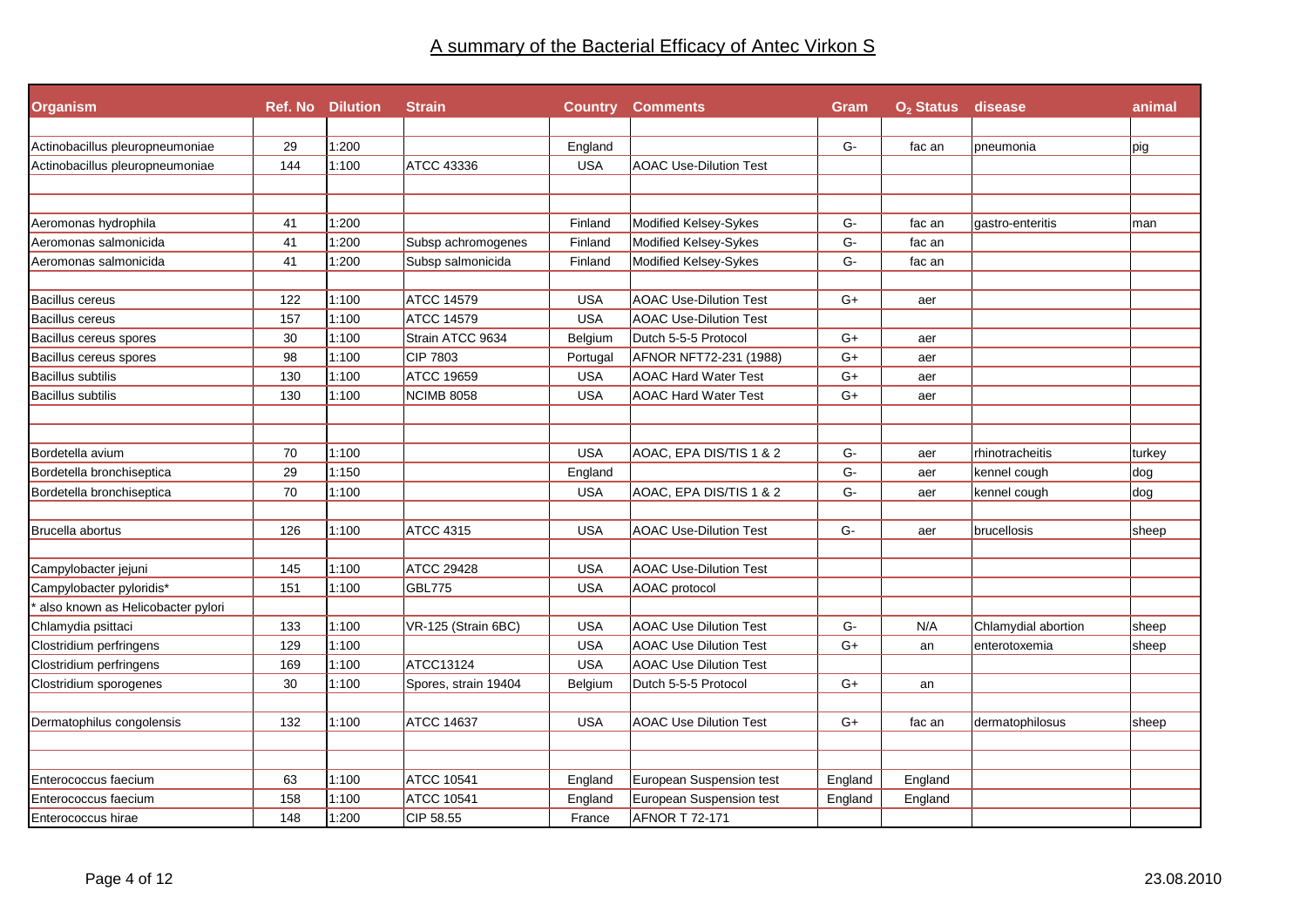| <b>Organism</b>                        |     | <b>Ref. No Dilution</b> | <b>Strain</b>            | Country    | <b>Comments</b>                      | Gram          | O <sub>2</sub> Status disease |                     | animal |
|----------------------------------------|-----|-------------------------|--------------------------|------------|--------------------------------------|---------------|-------------------------------|---------------------|--------|
| Enterococcus hirae                     | 149 | 1:100                   | CIP 58.55                | France     | <b>AFNOR T 72-190</b>                |               |                               |                     |        |
| Enterococcus hirae                     | 220 | 1:100                   | <b>ATCC 10541</b>        | Italy      |                                      | G+            |                               |                     |        |
|                                        |     |                         |                          |            |                                      |               |                               |                     |        |
| Erysipelothrix rhusiopathiae           | 70  | 1:100                   |                          | <b>USA</b> | AOAC, EPA, DIS/TIS 1&2               | G+            | aer / mic                     | erysipelas          | turkey |
|                                        |     |                         |                          |            |                                      |               |                               |                     |        |
| Escherichia coli                       | 45  | 1:100                   | Strain NCTC 8196         | Sweden     | Modified Kelsey-Sykes                | $G-$          | fac an                        |                     |        |
|                                        |     |                         |                          |            |                                      |               |                               |                     |        |
| Escherichia coli                       | 78  | 1:200                   | Strain ATCC 11229        | England    | <b>AOAC Detergent Sanitiser test</b> | $G-$          | fac an                        |                     |        |
| Escherichia coli                       | 109 | 1:100                   |                          | <b>USA</b> | AOAC use-dilution test               | G-            | fac an                        |                     |        |
| Escherichia coli                       | 117 | 1:100                   | ATCC 11229               | <b>USA</b> | AOAC use-dilution test               | G-            | fac an                        |                     |        |
| Escherichia coli                       | 118 | 1:200                   | <b>ATCC 11229</b>        | <b>USA</b> | AOAC use-dilution test               | G-            | fac an                        |                     |        |
| Escherichia coli                       | 130 | 1:100                   | <b>ATCC 11229</b>        | <b>USA</b> | <b>AOAC Hard Water Test</b>          | G-            | fac an                        |                     |        |
| Escherichia coli                       | 130 | 1:100                   | <b>NCIMB 9517</b>        | <b>USA</b> | <b>AOAC Hard Water Test</b>          | G-            | fac an                        |                     |        |
| Escherichia coli                       | 148 | 1:200                   | CIP 54.127               | France     | AFNOR T 72-171                       | G-            | fac an                        |                     |        |
| Escherichia coli                       | 149 | 1:100                   | CIP 54.127               | France     | AFNOR T 72-190                       | G-            | fac an                        |                     |        |
| Escherichia coli                       | 151 | 1:100                   | <b>GBL 642</b>           | <b>USA</b> | AOAC protocol                        | G-            | fac an                        |                     |        |
| Escherichia coli                       | 164 | 1:100                   | Strain O157              | England    | <b>European Suspension Test</b>      | G-            | fac an                        |                     |        |
| Escherichia coli                       | 177 | 1:100                   |                          | Canada     | Contaminated wood surface            | G-            | fac an                        |                     |        |
| Escherichia coli                       | 194 | 1:100                   | EcFH/64/a                | UK         | <b>EN 1276</b>                       | G-            |                               |                     |        |
| Escherichia coli                       | 194 | 1:100                   | strain 0157              | UK         | <b>EN 1276</b>                       | G-            |                               |                     |        |
| Escherichia coli                       | 196 | 1:200                   | strain CIP 54.127        | France     | <b>EN 1276</b>                       | G-            |                               |                     |        |
|                                        |     |                         |                          |            |                                      |               |                               |                     |        |
| Escherichia coli                       | 198 | 1:1000                  | Bacteriophage T2 with E  | France     | AFNOR T 72-181 (1989)                |               |                               |                     |        |
| Escherichia coli                       | 198 | 1:500                   | Bacteriophage MS 2 with  | France     | AFNOR T 72-181 (1989)                |               |                               |                     |        |
| Escherichia coli                       | 198 | 1:2000                  | Bacteriophage OX 174 wit | France     | AFNOR T 72-181 (1989)                |               |                               |                     |        |
| Escherichia coli                       | 202 | 1:100                   | <b>ATCC 11229</b>        | <b>USA</b> | USA EPA Approval                     |               |                               |                     |        |
|                                        |     |                         |                          |            |                                      |               |                               |                     |        |
| E hirae                                | 194 | 1:100                   | Eh/FH64/a                | UK         | <b>EN 1276</b>                       |               |                               |                     |        |
| E hirae                                | 196 | 1:200                   | CIP 58.55                | France     | EN 1276                              |               |                               |                     |        |
|                                        |     |                         |                          |            |                                      |               |                               |                     |        |
|                                        |     |                         |                          |            |                                      |               |                               |                     |        |
| Taylorella (Haemophilus) equigenitalis | 68  | 1:400                   | CEM 1574/87              | Sweden     | Streptomycin resistant, clean        | G-            | fac an                        | contagious metritis | horse  |
| Taylorella (Haemophilus) equigenitalis | 68  | 1:400                   | CEM 769/87               | Sweden     | Streptomycin resistant, clean        | ${\mathsf G}$ | fac an                        | contagious metritis | horse  |
| Taylorella (Haemophilus) equigenitalis | 68  | 1:400                   | CEM 3336/88              | Sweden     | Streptomycin resistant, clean        | G-            | fac an                        | contagious metritis | horse  |
| Taylorella (Haemophilus) equigenitalis | 68  | 1:100                   | CEM 486/91               | Sweden     | Streptomycin resistant, clean        | G-            | fac an                        | contagious metritis | horse  |
| Taylorella (Haemophilus) equigenitalis | 70  | 1:100                   | taylorella CEM           | <b>USA</b> | AOAC EPA DIS/TIS 1&2                 | G-            | fac an                        | contagious metritis | horse  |
| Haemophilus somnus                     | 70  | 1:100                   |                          | <b>USA</b> | AOAC EPA DIS/TIS 1&2                 | G-            | fac an                        | septicemia          | cattle |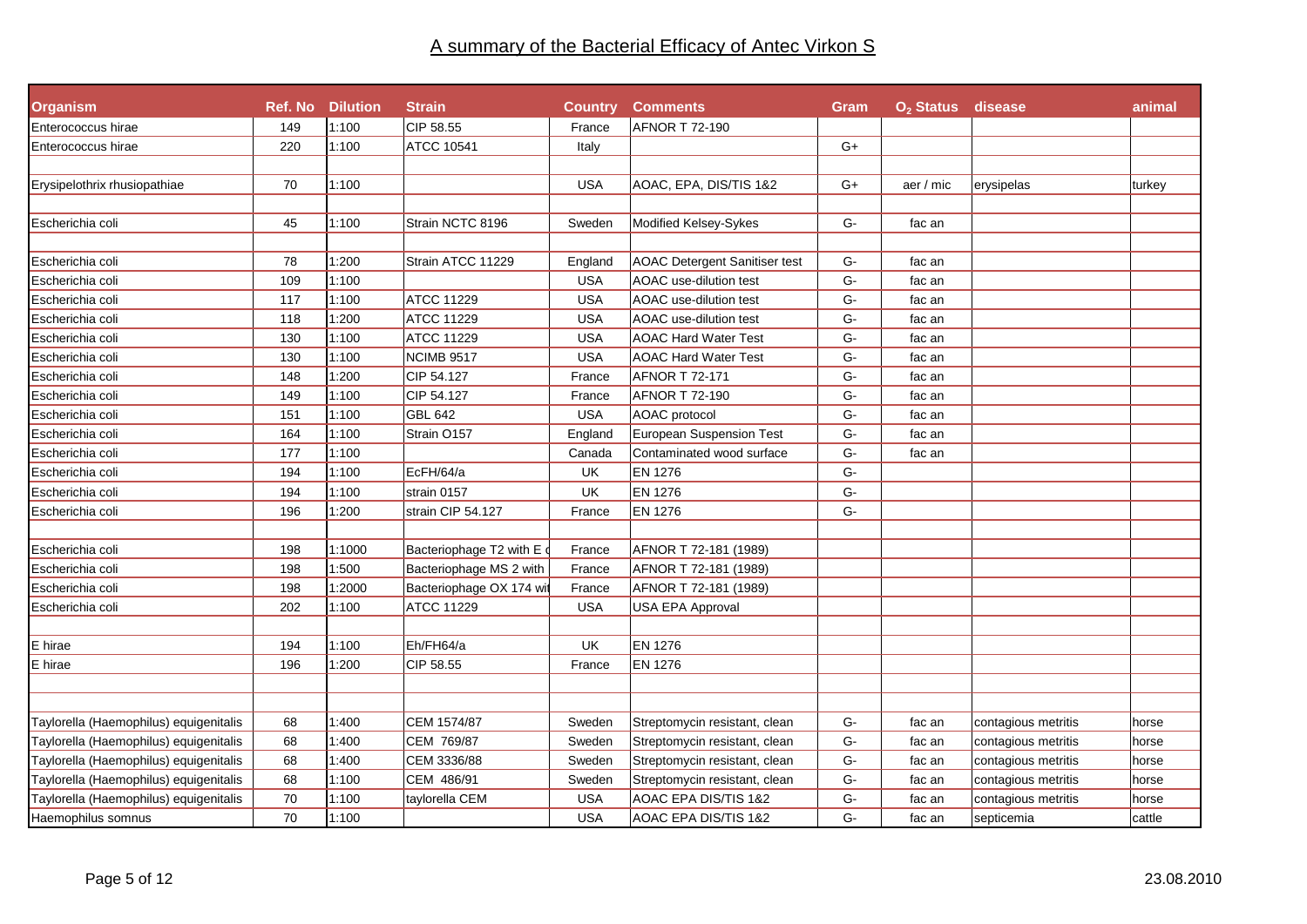|                | <b>Ref. No Dilution</b>       | <b>Strain</b>                                     |                                                 | <b>Country Comments</b>                                                           | Gram                                                                                                                                                | O <sub>2</sub> Status disease |                                                                                                          | animal                                                                                                                                |
|----------------|-------------------------------|---------------------------------------------------|-------------------------------------------------|-----------------------------------------------------------------------------------|-----------------------------------------------------------------------------------------------------------------------------------------------------|-------------------------------|----------------------------------------------------------------------------------------------------------|---------------------------------------------------------------------------------------------------------------------------------------|
|                |                               |                                                   |                                                 |                                                                                   |                                                                                                                                                     |                               |                                                                                                          |                                                                                                                                       |
|                |                               |                                                   |                                                 |                                                                                   |                                                                                                                                                     |                               |                                                                                                          |                                                                                                                                       |
|                |                               |                                                   |                                                 |                                                                                   |                                                                                                                                                     |                               |                                                                                                          |                                                                                                                                       |
| 163            | 1:100                         | 2 strains                                         | Scotland                                        | Suspension tests                                                                  |                                                                                                                                                     |                               |                                                                                                          |                                                                                                                                       |
| 32             | 1:5000                        | NCTC 11192                                        | England                                         | BACS protocol / 3hrs contact                                                      | G-                                                                                                                                                  | aer                           | pneumonia                                                                                                | man                                                                                                                                   |
| 70             | 1:100                         |                                                   | <b>USA</b>                                      | AOAC EPA DIS/TIS 1&2                                                              | $G+$                                                                                                                                                | fac an                        | listeriosis                                                                                              | sheep                                                                                                                                 |
| 120            | 1:100                         | lux AD recombinant                                |                                                 |                                                                                   | $G+$                                                                                                                                                | fac an                        | septicaemia                                                                                              | poultry                                                                                                                               |
| 120            | 1:1400                        | lux AD recombinant                                | England                                         | Bioluminescence method                                                            | $G+$                                                                                                                                                | fac an                        |                                                                                                          |                                                                                                                                       |
| 190            | 1:100                         | <b>ATCC 19117</b>                                 | <b>USA</b>                                      | <b>AOAC Use Dilution method</b>                                                   | $G+$                                                                                                                                                |                               | septicaemia                                                                                              | man                                                                                                                                   |
| 194            | 1:100                         | LmFH66/a                                          | UK                                              | <b>EN 1276</b>                                                                    | $G+$                                                                                                                                                |                               |                                                                                                          |                                                                                                                                       |
| 70             | 1:100                         |                                                   | <b>USA</b>                                      | AOAC EPA DIS/TIS 1&2                                                              | G-                                                                                                                                                  | aer                           | opthalmia                                                                                                | cattle                                                                                                                                |
|                |                               |                                                   |                                                 |                                                                                   |                                                                                                                                                     |                               |                                                                                                          |                                                                                                                                       |
| $\overline{4}$ |                               |                                                   |                                                 |                                                                                   |                                                                                                                                                     | microaero                     |                                                                                                          | poultry                                                                                                                               |
|                |                               |                                                   |                                                 |                                                                                   |                                                                                                                                                     | microaero                     |                                                                                                          | poultry                                                                                                                               |
|                |                               |                                                   |                                                 |                                                                                   |                                                                                                                                                     |                               |                                                                                                          | pig                                                                                                                                   |
| 186            | 1:200                         |                                                   |                                                 |                                                                                   |                                                                                                                                                     |                               |                                                                                                          |                                                                                                                                       |
| 189            | 1:200                         |                                                   |                                                 |                                                                                   |                                                                                                                                                     |                               |                                                                                                          |                                                                                                                                       |
|                |                               |                                                   |                                                 |                                                                                   |                                                                                                                                                     |                               |                                                                                                          |                                                                                                                                       |
|                |                               |                                                   |                                                 |                                                                                   |                                                                                                                                                     |                               |                                                                                                          |                                                                                                                                       |
| 70             | 1:100                         |                                                   | <b>USA</b>                                      | AOAC EPA DIS/TIS 1&2                                                              | G-                                                                                                                                                  | fac an                        | pasturellosis                                                                                            | cattle/sheep                                                                                                                          |
| 24             | 1:150                         | Strain CB169                                      | England                                         | 5% Yeast 5 mins contact                                                           | G-                                                                                                                                                  | fac an                        | atrophic rhinitis                                                                                        | swine                                                                                                                                 |
| 125            | 1:100                         | <b>ATCC 12947</b>                                 | <b>USA</b>                                      | <b>AOAC Use-Dilution Test</b>                                                     | $G-$                                                                                                                                                | fac an                        | fowl cholera                                                                                             | poultry                                                                                                                               |
| 177            | 1:100                         |                                                   | Canada                                          | Contaminated wood surface                                                         | G-                                                                                                                                                  | fac an                        |                                                                                                          |                                                                                                                                       |
|                |                               |                                                   |                                                 |                                                                                   |                                                                                                                                                     |                               |                                                                                                          |                                                                                                                                       |
|                | 151<br>202<br>49<br>29<br>177 | 1:100<br>1:100<br>1:50<br>1:100<br>1:800<br>1:100 | <b>GBL 132</b><br><b>ATCC 4352</b><br>Strain 56 | <b>USA</b><br><b>USA</b><br>England<br>England<br><b>USA</b><br>England<br>Canada | AOAC protocol<br><b>USA EPA Approval</b><br>Colony growth method<br>3 strains B102 strain Afade and NCTC 1 AOAC method<br>Contaminated wood surface | G-<br>$G-$<br>G-<br>$G-$      | microaero<br>3 strains (Portugal B103) Africa (strain A Hard surface carrier test method and In use test | mycoplasmosis<br>mycoplasmosis<br>polyarthritis<br>Arthritis Pleuropneumonia a cattle goats<br>Arthritis Pleuropneumonia absesses mas |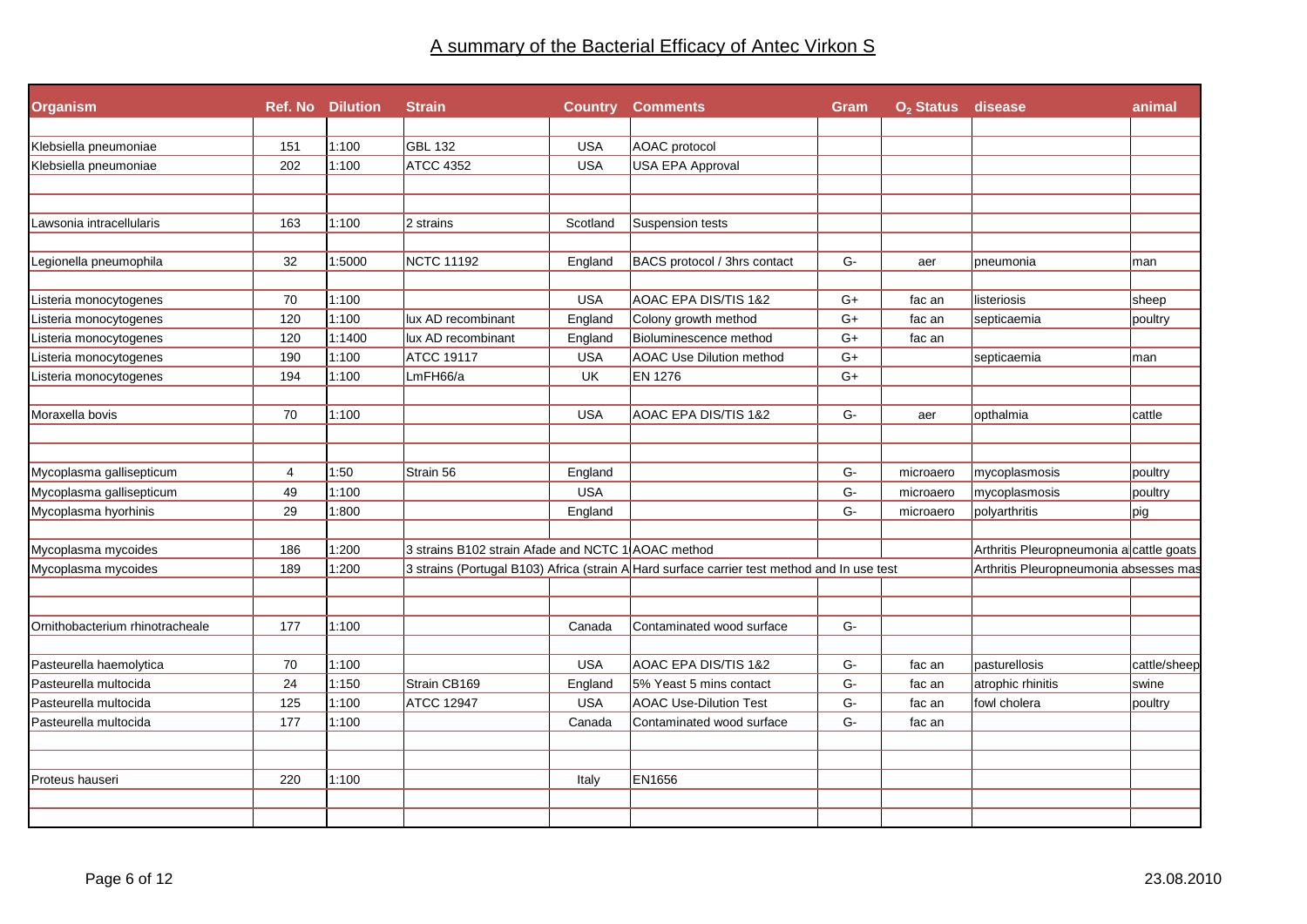| <b>Organism</b>            |              | <b>Ref. No Dilution</b> | <b>Strain</b>      |            | <b>Country Comments</b>         | Gram          | O <sub>2</sub> Status disease |                | animal |
|----------------------------|--------------|-------------------------|--------------------|------------|---------------------------------|---------------|-------------------------------|----------------|--------|
| Proteus mirabilis          | 63           | 1:100                   | <b>ATCC 14153</b>  | England    | European suspension test        | G-            | fac an                        |                |        |
| Proteus mirabilis          |              | 1:200                   | ATCC 14153         | W Germany  | <b>DGHM Protocol</b>            | G-            | fac an                        |                |        |
| Proteus mirabilis          | 158          | 1:100                   | ATCC 14153         | England    | European Suspension Test        | G-            | fac an                        |                |        |
|                            |              |                         |                    |            |                                 |               |                               |                |        |
| Proteus vulgaris           | 220          |                         | ATCC 13315         | Italy      | EN1656                          | G-            |                               |                |        |
| Proteus vulgaris           | 61           | Powder                  | Strain NCTC 4635   | England    | Blood spillage test             | ${\mathsf G}$ | fac an                        |                |        |
| Proteus vulgaris           | 67           | Powder                  | Strain NCTC 4635   | England    | <b>Blood Spillage Test</b>      | G-            | fac an                        |                |        |
|                            |              |                         |                    |            |                                 |               |                               |                |        |
| Pseudomonas aeruginosa     | 25           | 1:100                   |                    | Belgium    | <b>European Suspension Test</b> | G-            | aer                           | mastitis       | cattle |
| Pseudomonas aeruginosa     | 25           | 1:200                   |                    | Belgium    | Modified Kelsey- Sykes          | ${\mathsf G}$ | aer                           | pneumonia      | man    |
| Pseudomonas aeruginosa     | 25           | 1:50                    |                    | Belgium    | <b>Practical Test</b>           | G-            | aer                           |                |        |
| Pseudomonas aeruginosa     | 37           | 1:100                   |                    | Greece     |                                 | $G-$          | aer                           |                |        |
| Pseudomonas aeruginosa     | 38           | 1:200                   | Strain NCTC 6749   | Australia  | <b>TGA Disinfectant Test</b>    | $G-$          | aer                           |                |        |
| Pseudomonas aeruginosa     | 45           | 1:100                   | Strain 6749        | Sweden     | Modified Kelsey-Sykes           | G-            | aer                           |                |        |
| Pseudomonas aeruginosa     | 46           | 1:100                   | Strain NCTC 10662  | England    | Modified Kelsey-Sykes           | $G-$          | aer                           |                |        |
| Pseudomonas aeruginosa     | 64           | 1:100                   |                    | Canada     | DPD Method (APHA 1989)          | $G-$          | aer                           |                |        |
| Pseudomonas aeruginosa     | 67           | Powder                  | Strain NCTC 6749   | England    | <b>Blood Spillage Test</b>      | G-            | aer                           |                |        |
| Pseudomonas aeruginosa     | 75           | 1:50                    | <b>ATCC 15442</b>  | England    | <b>AOAC Detergent Sanitiser</b> | G-            | aer                           |                |        |
| Pseudomonas aeruginosa     | 109          | 1:200                   |                    | <b>USA</b> | <b>AOAC Use-dilution test</b>   | G-            | aer                           |                |        |
| Pseudomonas aeruginosa     | 113          | 1:100                   | <b>ATCC 15442</b>  | <b>USA</b> | <b>AOAC Use-dilution method</b> | $G-$          | aer                           |                |        |
| Pseudomonas aeruginosa     | 114          | 1:100                   | <b>ATCC 15442</b>  | <b>USA</b> | <b>AOAC Use-dilution method</b> | ${\mathsf G}$ | aer                           |                |        |
| Pseudomonas aeruginosa     | 130          | 1:100                   | <b>ATCC 15442</b>  | <b>USA</b> | <b>AOAC Hard Water Test</b>     | G-            | aer                           |                |        |
| Pseudomonas aeruginosa     | 130          | 1:100                   | <b>NCIMB 10421</b> | <b>USA</b> | <b>AOAC Hard Water Test</b>     | ${\mathsf G}$ | aer                           |                |        |
| Pseudomonas aeruginosa     | 148          | 1:200                   | CIP A22            | France     | <b>AFNOR T 72-171</b>           | $G-$          | aer                           |                |        |
| Pseudomonas aeruginosa     | 149          | 1:100                   | CIP A22            | France     | AFNOR T 72-190                  | ${\mathsf G}$ | aer                           |                |        |
| Pseudomonas aeruginosa     | 150          | 1:100                   | ATCC15442          | <b>USA</b> | AOAC protocol+F404              | G-            | aer                           |                |        |
| Pseudomonas aeruginosa     | 157          | 1:100                   | <b>NCIMB 10421</b> | <b>USA</b> | AOAC DIS/TSS-1                  | G-            | aer                           |                |        |
| Pseudomonas aeruginosa     | 194          | 1:100                   |                    | UK         | EN1276                          |               |                               | 10C CCFRA      |        |
| Pseudomonas aeruginosa     | 196          | 1:200                   | CIP103467          | France     | EN 1276                         |               |                               |                |        |
| Pseudomonas aeruginosa     | 158          | 1:100                   | <b>ATCC 15442</b>  | England    | European Suspension test        | $G-$          | aer                           |                |        |
| Pseudomonas aeruginosa     | 220          | 1:100                   | ATCC 15442         | Italy      | EN1656                          | $G-$          |                               |                |        |
|                            |              |                         |                    |            |                                 |               |                               |                |        |
| Renibacterium salmoninarum | 88           | 1:100                   |                    | Sweden     | European Suspension test        | $G+$          |                               | kidney disease | fish   |
|                            |              |                         |                    |            |                                 |               |                               |                |        |
| Salmonella 4,12,b          | 65           | 1:100                   |                    | Denmark    | Mod. Kelsey-Sykes 5% yeast      | G-            | fac an                        |                |        |
| Salmonella arizona         | 177          | 1:100                   |                    | Canada     | Contaminated wood surfaces      | ${\mathsf G}$ | fac an                        |                |        |
| Salmonella choleraesuis    | $\mathbf{1}$ | 1:120                   |                    | England    | <b>UK MAFF Approval</b>         | G-            | fac an                        | salmonellosis  | pigs   |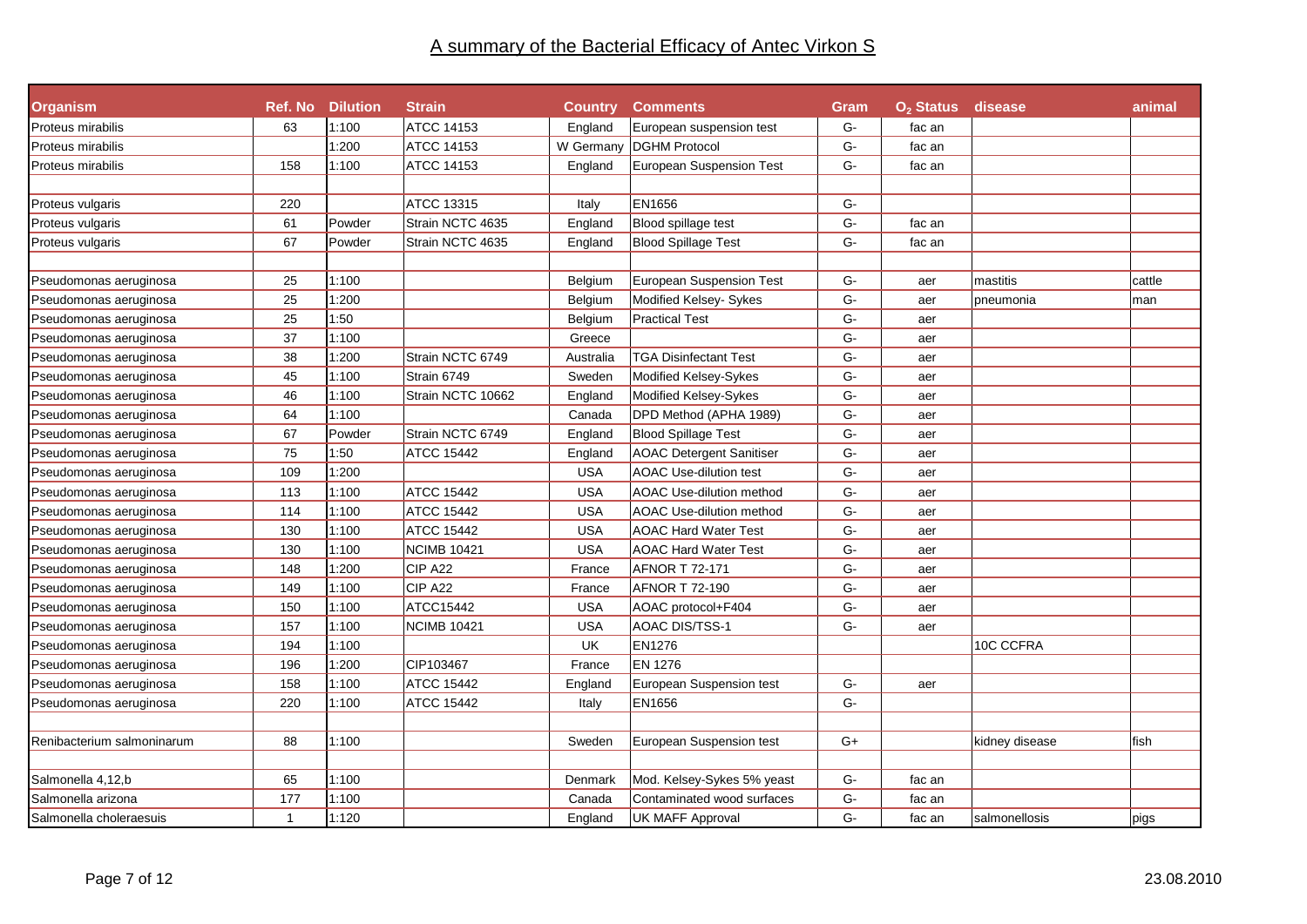| <b>Organism</b>                                           |     | <b>Ref. No Dilution</b> | <b>Strain</b>             | <b>Country</b> | <b>Comments</b>                 | Gram | O <sub>2</sub> Status disease |                   | animal  |
|-----------------------------------------------------------|-----|-------------------------|---------------------------|----------------|---------------------------------|------|-------------------------------|-------------------|---------|
| Salmonella choleraesuis                                   | 75  | 1:50                    | <b>ATCC 10708</b>         | England        | <b>AOAC Detergent Sanitiser</b> | G-   | fac an                        |                   |         |
| Salmonella choleraesuis                                   | 146 | 1:100                   | ATCC 23564                | <b>USA</b>     | AOAC EPA DIS/TIS 1&2            | G-   |                               |                   |         |
| Salmonella choleraesuis                                   | 150 | 1:100                   | <b>ATCC 10708</b>         | <b>USA</b>     | AOAC protocol                   | G-   |                               |                   |         |
|                                                           |     |                         |                           |                |                                 |      |                               |                   |         |
| Salmonella choleraesuis                                   | 152 | 1:100                   | ATCC 23564                | <b>USA</b>     | AOAC EPA DIS/TIS 1&2            |      |                               |                   |         |
| Salmonella enteritidis                                    | 28  | 1:100                   | Phage type 4              | England        |                                 | G-   | fac an                        | salmonellosis     | horses  |
| Salmonella enteritidis                                    | 70  | 1:50                    |                           | <b>USA</b>     | AOAC EPA DIS/TIS 1&2            | G-   | fac an                        |                   |         |
| Salmonella heidelberg                                     | 65  | 1:15                    |                           | Denmark        | Mod. Kelsey-Sykes 5% yeast      | G-   | fac an                        | salmonellosis     | horses  |
| Salmonella indiana                                        | 65  | 1:15                    |                           | Denmark        | Mod. Kelsey-Sykes 5% yeast      | G-   | fac an                        |                   |         |
| Salmonella llandorf                                       | 65  | 1:15                    |                           | Denmark        | Mod. Kelsey-Sykes 5% yeast      | $G-$ | fac an                        |                   |         |
| Salmonella montevideo                                     | 65  | 1:15                    |                           | Denmark        | Mod. Kelsey-Sykes 5% yeast      | G-   | fac an                        | salmonellosis     | sheep   |
| Salmonella thomasville                                    | 65  | 1:200                   |                           | Denmark        | Mod. Kelsey-Sykes 5% yeast      | G-   | fac an                        |                   |         |
| Salmonella typhi                                          | 92  | 1:400                   | NIPM 90061                | Taiwan         | Modified Kelsey-Sykes           | G-   | fac an                        |                   |         |
| Salmonella typhimurium                                    | 35  | 1:500                   | Strain HT-2               | Japan          |                                 | G-   | fac an                        | paratyphoid       | poultry |
| Salmonella typhimurium                                    | 151 | 1:100                   | <b>GBL 106</b>            | <b>USA</b>     | AOAC protocol                   | G-   | fac an                        |                   |         |
| Salmonella typhimurium                                    | 165 | 1:200                   | DT104                     | Engkand        | pr EN1656                       | G-   | fac an                        |                   |         |
| Salmonella typhimurium                                    | 202 | 1:100                   | ATCC 23564                | <b>USA</b>     | USA EPA Approval                | G-   |                               |                   |         |
| Salmonella typhimurium                                    | 194 | 1:100                   | StFH68/a                  | England        | <b>EN 1276</b>                  | G-   |                               |                   |         |
|                                                           |     |                         |                           |                |                                 |      |                               |                   |         |
| Salmonella Java                                           | 195 | 1:100                   | Salmonella paratyphi B bi | Holland        |                                 |      |                               |                   |         |
|                                                           |     |                         |                           |                |                                 | $G-$ |                               |                   |         |
| Serpulina hyodysenteriae *                                | 36  | 1:400                   | Isolate P152              | Scotland       | Challenge $=$ pig faeces        |      | an                            | dysentery         | pig     |
| Serpulina hyodysenteriae *                                | 70  | 1:100                   |                           | <b>USA</b>     | AOAC EPA DIS/TIS 1&2            |      | an                            | dysentery         | pig     |
| The Treponemas have changed their name to the Serpulinas. |     |                         |                           |                |                                 |      |                               |                   |         |
|                                                           |     |                         |                           |                |                                 |      |                               |                   |         |
| Serratia marcescens                                       | 64  | 1:100                   |                           | Canada         | DPD method (APHA 1989)          | G-   | fac an                        |                   |         |
|                                                           |     |                         |                           |                |                                 |      |                               |                   |         |
| Shigella flexneri                                         | 92  | 1:200                   | NIPM 900213               | Taiwan         | Modified Kelsey-Sykes           | G-   | fac an                        | dysentery         | man     |
| Shigella sonnei                                           | 121 | 1:100                   | ATCC 25931                | <b>USA</b>     | <b>AOAC Use Dilution Test</b>   | G-   | fac an                        |                   |         |
|                                                           |     |                         |                           |                |                                 |      |                               |                   |         |
| Staphylococcus aureus                                     | 6   | 1:1400                  | Strain 135                | Greece         |                                 | $G+$ | aer                           |                   |         |
| Staphylococcus aureus                                     | 25  | 1:100                   |                           | Belgium        | <b>European Suspension Test</b> | $G+$ | aer                           | mastitis          | cattle  |
| Staphylococcus aureus                                     | 25  | 1:100                   |                           | Belgium        | Modified Kelsey-Sykes           | $G+$ | aer                           | mastitis          | pig     |
| Staphylococcus aureus                                     | 25  | 1:200                   |                           | Belgium        | <b>Practical Test</b>           | $G+$ | aer                           | mastitis          | sheep   |
| Staphylococcus aureus                                     | 31  | 1:100                   | <b>ATCC 6538</b>          | Holland        | AFNOR NFT F35372-171            | $G+$ | aer                           | coliform mastitis | cow     |
| Staphylococcus aureus                                     | 49  | 1:100                   |                           | <b>USA</b>     |                                 | G+   | aer                           |                   |         |
|                                                           |     |                         |                           |                |                                 |      |                               |                   |         |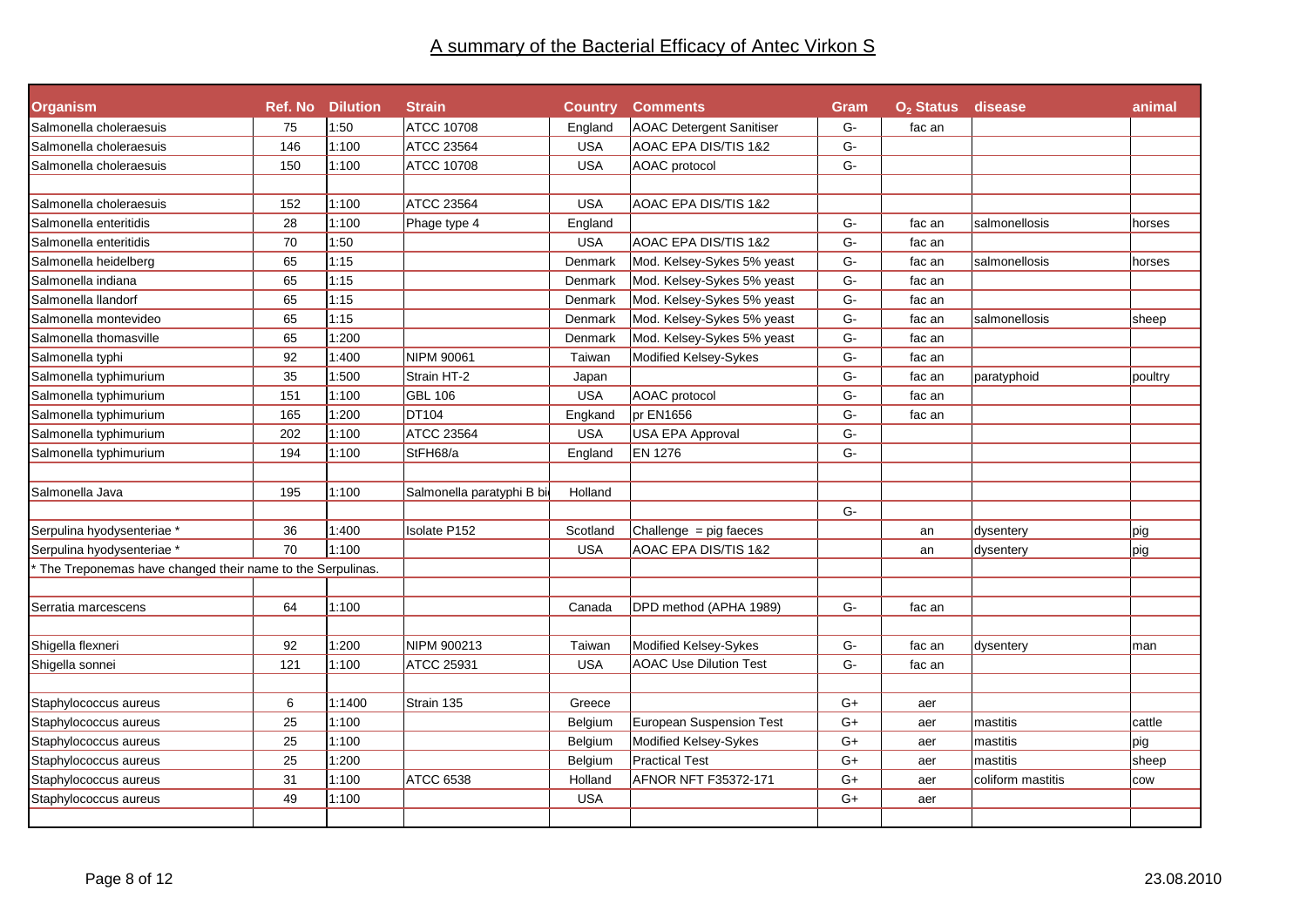| animal                                    |
|-------------------------------------------|
|                                           |
|                                           |
|                                           |
|                                           |
|                                           |
|                                           |
|                                           |
|                                           |
|                                           |
|                                           |
|                                           |
|                                           |
|                                           |
|                                           |
|                                           |
|                                           |
|                                           |
|                                           |
|                                           |
|                                           |
|                                           |
|                                           |
|                                           |
|                                           |
| horse                                     |
|                                           |
|                                           |
|                                           |
|                                           |
| pig                                       |
| pig                                       |
| pig                                       |
|                                           |
|                                           |
| Yellow top in tomatoes and lettuce infect |
|                                           |
|                                           |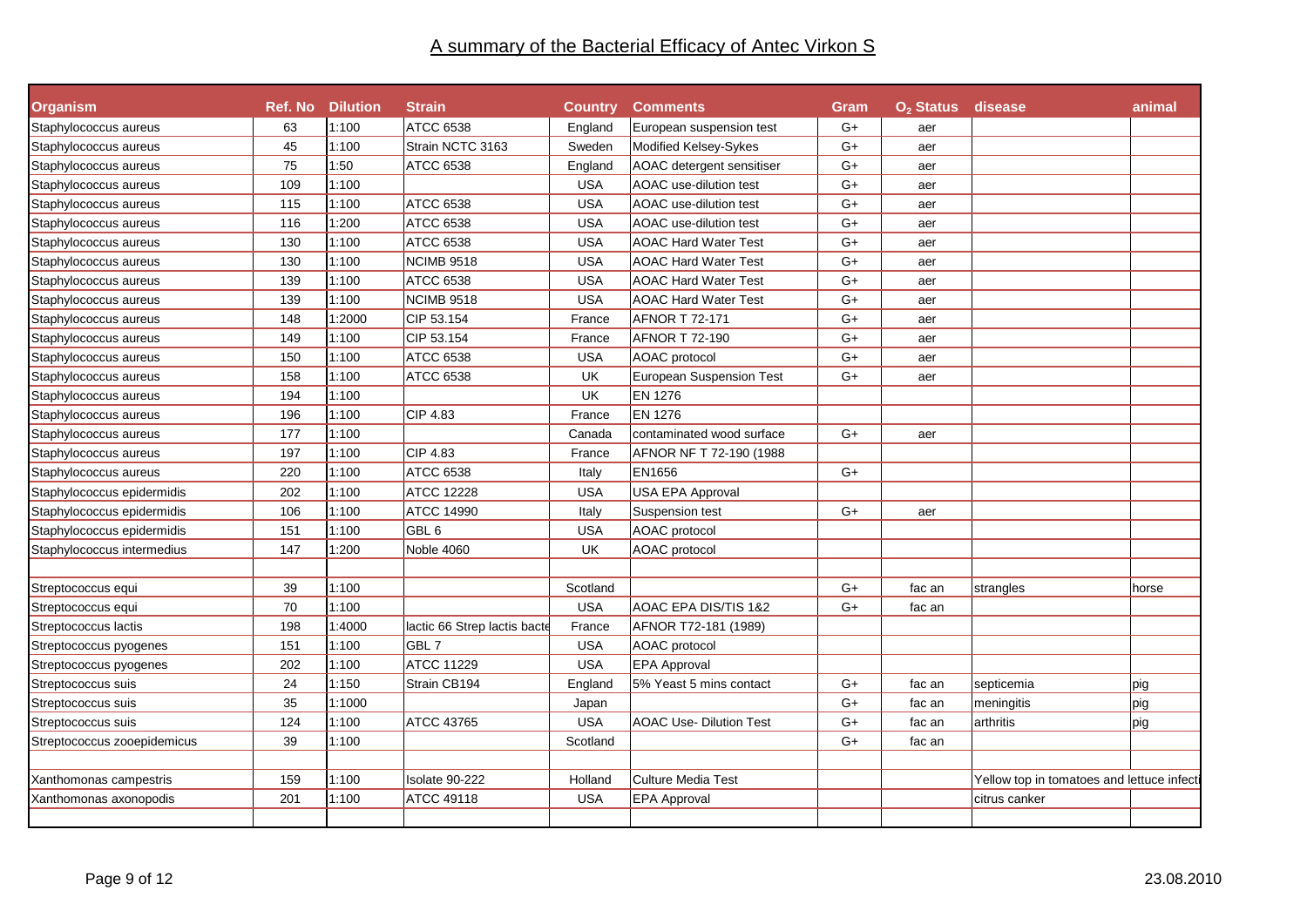| <b>Organism</b>         |     | <b>Ref. No Dilution</b> | <b>Strain</b>     | <b>Country</b> | <b>Comments</b>       | Gram | ∣ O <sub>2</sub> Status disease <sup>।</sup> |             | animal    |
|-------------------------|-----|-------------------------|-------------------|----------------|-----------------------|------|----------------------------------------------|-------------|-----------|
| Yersinia enterocolitica | 194 | 1:100                   | lYeFH67/a         | UK             | <b>IEN 1276</b>       | G-   |                                              |             |           |
|                         |     |                         |                   |                |                       |      |                                              |             |           |
| IYersinia ruckeri       |     | 1:50                    |                   | Finland        | Modified Kelsey-Sykes | G-   | microaero                                    | lversinosis | Isalmonid |
| Yersinia ruckeri        | 192 | 1:100                   | <b>ATCC 29473</b> | Norwav         | <b>EN1276</b>         |      |                                              |             |           |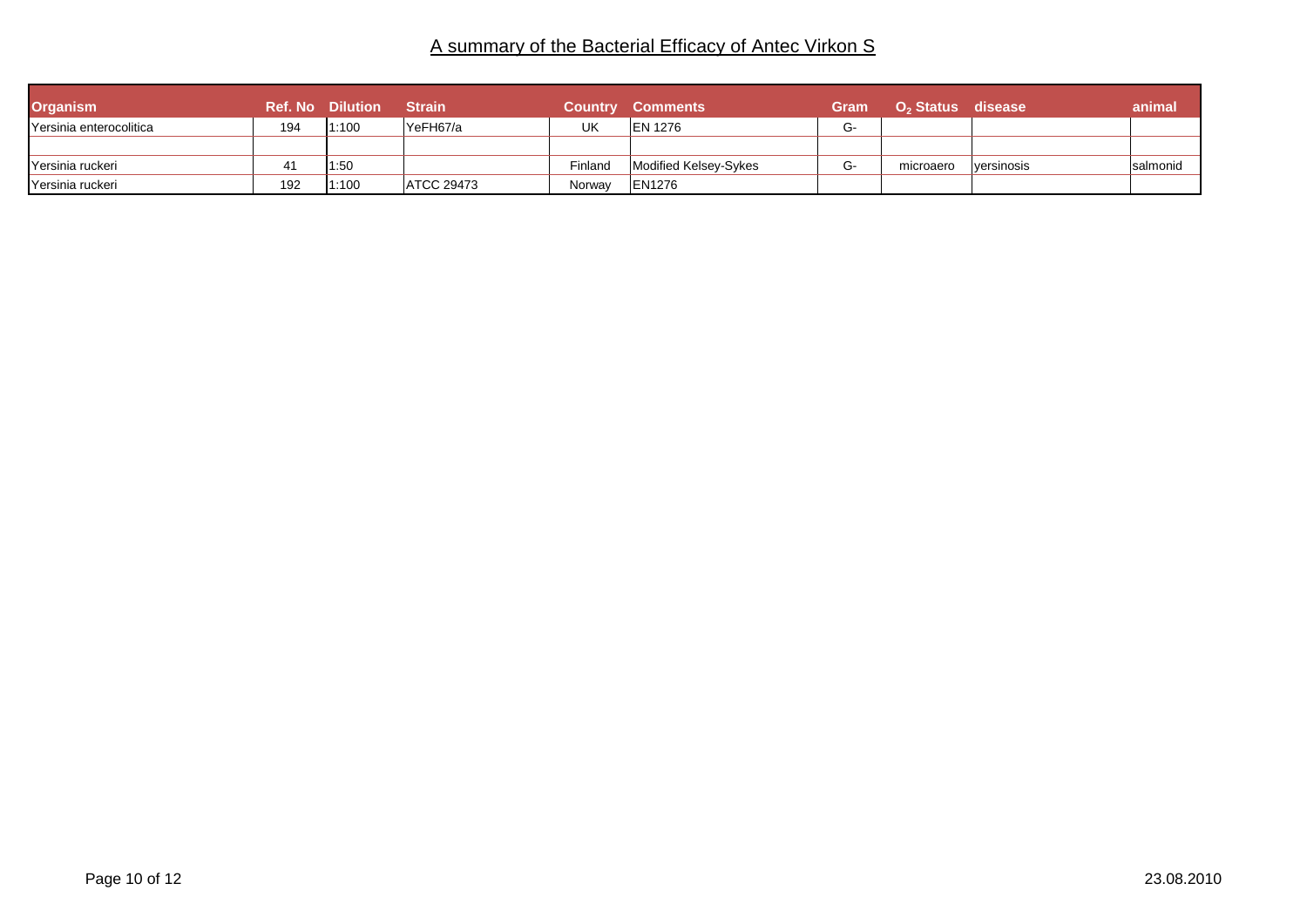# A summary of the the Fungal Efficacy of Antec Virkon S

| <b>Organism</b>                                | Ref. No         | <b>Strain</b>     | Country     | <b>Comments</b>                 | <b>Dilution</b> | disease                   | animal    | <b>Genera</b> | group'           |
|------------------------------------------------|-----------------|-------------------|-------------|---------------------------------|-----------------|---------------------------|-----------|---------------|------------------|
| Absidia corymbifera                            | 21              | Strain M#917      |             |                                 | 1:25            |                           | cattle    |               | Mucoraceae       |
|                                                |                 |                   | Japan       |                                 |                 | mucormycosis              |           | zygomycota    |                  |
|                                                | 167             |                   | Canada      |                                 | 1:100           |                           |           |               |                  |
| Alternaria solani                              |                 |                   |             | Plant fungus                    |                 |                           |           |               |                  |
|                                                | 21              | Strain M#917      | Japan       |                                 | 1:50            |                           | cattle    |               | Trichocomaceae   |
| Aspergillus fumigatus<br>Aspergillus fumigatus | 49              |                   | <b>USA</b>  |                                 | 1:100           | mycotic pneumonia         |           | ascomycota    |                  |
| Aspergillus fumigatus                          | 72              | <b>ATCC 10894</b> | <b>USA</b>  | AOAC, EPA, DIS/TSS 1& 6         | 1:33            |                           | horse/dog |               | Trichocomaceae   |
|                                                |                 |                   |             |                                 |                 |                           |           | ascomycota    |                  |
| Aspergillus niger                              | 222             | ANFH74/a          | England     | EN1650 40C                      | 1:33            |                           |           |               |                  |
| Aspergillus niger                              | 221             | <b>ATCC 16404</b> | Italy       | <b>EN165710C</b>                | 1:25            |                           |           |               |                  |
| Aspergillus niger                              | 221             | <b>ATCC 16404</b> | Italy       | <b>EN1657 30C</b>               | 1:25            |                           |           |               |                  |
|                                                |                 |                   |             |                                 |                 |                           |           |               |                  |
| Botrytis cinerea                               | 167             |                   | Canada      |                                 | 1:100           |                           |           |               |                  |
|                                                |                 |                   |             |                                 |                 |                           |           |               |                  |
| Candida albicans                               | 21              | Strain IFO 1594   | Japan       |                                 | 1:1600          |                           |           | ascomycota    | Cryptococcaceae  |
| Candida albicans                               | $\overline{22}$ | Strain NCTC 3179  | England     |                                 | 1:100           |                           |           | ascomycota    | Cryptococcaceae  |
| Candida albicans                               | 27              |                   | Greece      |                                 | 1:100           | candidiasis               | man       | ascomycota    | Cryptococcaceae  |
| Candida albicans                               | 30              |                   | Belgium     | Dutch 5-5-5 Protocol            | 1:100           | candidiasis               | chickens  |               | Cryptococcaceae  |
| Candida albicans                               | 37              |                   | Greece      |                                 | 1:50            |                           |           | ascomycota    | Cryptococcaceae  |
| Candida albicans                               | 50              |                   | Scotland    | Surface test - instruments      | 1:100           |                           |           | ascomycota    | Cryptococcaceae  |
| Candida albicans                               | 93              | <b>ATCC 10231</b> | W Germany   | <b>DGHM Protocol</b>            | 1:100           |                           |           | ascomycota    | Cryptococcaceae  |
| Candida albicans                               | 93              | <b>ATCC 10231</b> | W Germany   | <b>DGHM Protocol</b>            | 1:100           |                           |           | ascomycota    | Cryptococcaceae  |
| Candida albicans                               | 93              | <b>ATCC 10231</b> | W Germany   |                                 | 1:100           |                           |           | ascomycota    | Cryptococcaceae  |
| Candida albicans                               | 97              | LMFL 985          | Portugal    | AFNOR NF T 72-201               | 1:100           |                           |           | ascomycota    | Cryptococcaceae  |
| Candida albicans                               | 151             | gbl 648           | <b>USA</b>  | AOAC protocol                   | 1:100           |                           |           |               |                  |
| Candida albicans                               | 158             | <b>ATCC 10231</b> | England     | <b>European Suspension Test</b> | 1:33            |                           |           |               |                  |
| Candida albicans                               | 222             | CaFH69/a          | England     | EN1650 20C                      | 1:40            |                           |           |               |                  |
| Candida albicans                               | 221             | <b>ATCC 10231</b> | Italy       | <b>EN165710C</b>                | 1:33            |                           |           |               |                  |
| Candida albicans                               | 221             | <b>ATCC 10231</b> | Italy       | EN1657 30C                      | 1:33            |                           |           |               |                  |
|                                                |                 |                   |             |                                 |                 |                           |           |               |                  |
| Colletotrichum coccodes                        | 167             |                   | Canada      | Plant fungus                    | 1:100           |                           |           |               |                  |
|                                                |                 |                   |             |                                 |                 |                           |           |               |                  |
| Didymella bryoniae                             | 167             |                   | Canada      | Plant fungus                    | 1:100           |                           |           |               |                  |
|                                                |                 |                   |             |                                 |                 |                           |           |               |                  |
| Epicoccum nigrum                               | 91              |                   | New Zealand | Plant fungus                    | 1:100           |                           |           |               |                  |
|                                                |                 |                   |             |                                 |                 |                           |           |               |                  |
| Erwinia amylovora                              | 77              | <b>ICMP 9148</b>  | New Zealand |                                 | 1:250           | fireblight of apple, pear |           |               |                  |
| Erwinia carotavora                             | 42              | Subsp atroseptica | Finland     |                                 | 1:100           |                           |           |               |                  |
|                                                |                 |                   |             |                                 |                 |                           |           |               |                  |
| Fusarium moniliforme                           | 73              | <b>ATCC 10052</b> | USA         | AOAC EPA DIS/TSS 1&6            | 1:50            | leukoencephalomalacia     | horse     |               | Fungi Imperfecti |
| Fusarium oxysporum                             | 167             |                   | Canada      | Plant fungus                    | 1:100           |                           |           |               |                  |
| Fusarium solani                                | 21              | Strain F889       | Japan       |                                 | 1:400           | pulmonary emphysema       | cattle    |               | Fungi Imperfecti |
|                                                |                 |                   |             |                                 |                 |                           |           |               |                  |